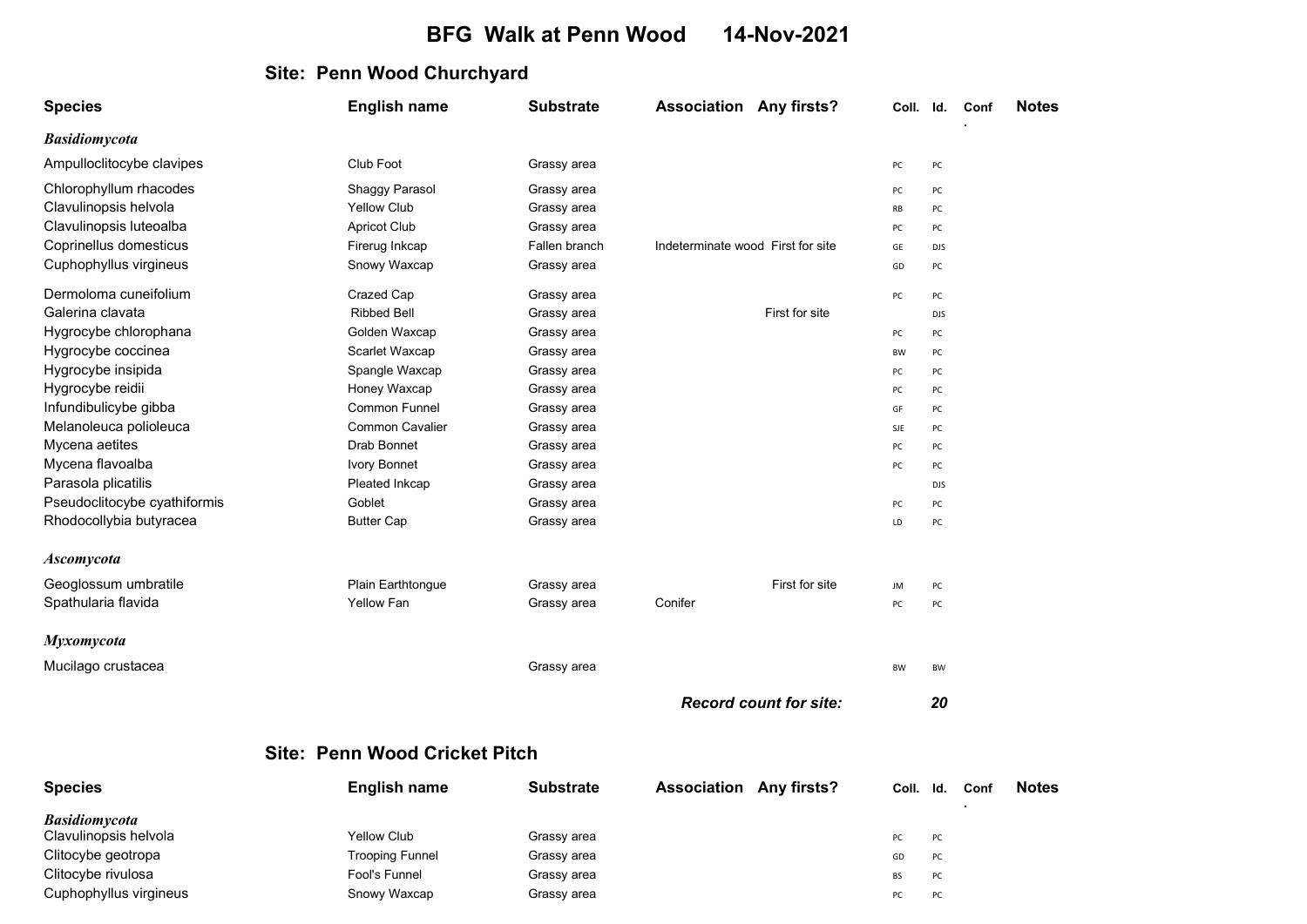| Gliophorus irrigatus<br>Gliophorus laetus<br>Gliophorus psittacinus<br>Hygrocybe ceracea<br>Hygrocybe chlorophana<br>Hygrocybe coccinea | Slimy Waxcap<br>Heath Waxcap<br>Parrot Waxcap<br><b>Butter Waxcap</b><br>Golden Waxcap<br>Scarlet Waxcap | Grassy area<br>Grassy area<br>Grassy area<br>Grassy area<br>Grassy area<br>Grassy area |                                | BW<br>JW5<br>BW<br>PC<br>JW<br>BS | PC<br>PC<br>PC<br>PC<br>PC<br>PC |            |              |
|-----------------------------------------------------------------------------------------------------------------------------------------|----------------------------------------------------------------------------------------------------------|----------------------------------------------------------------------------------------|--------------------------------|-----------------------------------|----------------------------------|------------|--------------|
| Hygrocybe insipida                                                                                                                      | Spangle Waxcap                                                                                           | Grassy area                                                                            |                                | PC                                | PC                               |            |              |
| Hygrocybe reidii                                                                                                                        | Honey Waxcap                                                                                             | Grassy area                                                                            |                                | PC                                | PC                               |            |              |
| Mycena aetites                                                                                                                          | Drab Bonnet                                                                                              | Grassy area                                                                            |                                | GQ                                | PC                               |            |              |
| Mycena flavoalba                                                                                                                        | Ivory Bonnet                                                                                             | Grassy area                                                                            |                                | BS                                | PC                               |            |              |
| Paralepista flaccida                                                                                                                    | <b>Tawny Funnel</b>                                                                                      | Grassy area                                                                            | First for site                 | LD                                | PC                               |            |              |
| Parasola leiocephala                                                                                                                    |                                                                                                          | Grassy area                                                                            |                                |                                   | BS                               | <b>DJS</b> |              |
| Psathyrella multipedata                                                                                                                 | <b>Clustered Brittlestem</b>                                                                             | Grassy area                                                                            | First for site                 | <b>BS</b>                         | PC                               |            |              |
| Rickenella fibula                                                                                                                       | Orange Mosscap                                                                                           | Grassy area                                                                            |                                | SP                                | PC                               |            |              |
|                                                                                                                                         |                                                                                                          |                                                                                        | <b>Record count for site:</b>  |                                   | 19                               |            |              |
|                                                                                                                                         | Site: Penn Wood                                                                                          |                                                                                        |                                |                                   |                                  |            |              |
| <b>Species</b>                                                                                                                          | <b>English name</b>                                                                                      | <b>Substrate</b>                                                                       | <b>Association Any firsts?</b> | Coll.                             | Id.                              | Conf       | <b>Notes</b> |
| <b>Basidiomycota</b>                                                                                                                    |                                                                                                          |                                                                                        |                                |                                   |                                  |            |              |
| Agaricus dulcidulus                                                                                                                     | Rosy Wood Mushroom                                                                                       | Litter                                                                                 | Deciduous                      | GE                                | <b>DJS</b>                       |            |              |
| Amanita citrina                                                                                                                         | False Death Cap                                                                                          | Soil under tree                                                                        | Mixed deciduous                | GD                                | PC                               |            |              |
| Amanita excelsa var. spissa                                                                                                             | Grey-spotted amanita                                                                                     | Soil under tree                                                                        | Mixed deciduous                | LD                                | PC                               |            |              |
| Amanita rubescens                                                                                                                       | <b>Blusher</b>                                                                                           | Soil under tree                                                                        | Mixed deciduous                | LD                                | PC                               |            |              |
| Ampulloclitocybe clavipes                                                                                                               | Club Foot                                                                                                | Litter                                                                                 | Deciduous                      | BS                                | <b>DJS</b>                       |            | $\,>\,$      |
| Armillaria gallica                                                                                                                      | <b>Bulbous Honey Fungus</b>                                                                              | near stump                                                                             | Indeterminate wood             | JW                                | PC                               |            |              |
| Armillaria mellea                                                                                                                       | Honey Fungus                                                                                             | Stump                                                                                  | Deciduous                      | AC                                | PC                               |            |              |
| Armillaria ostoyae                                                                                                                      | Dark Honey Fungus                                                                                        | on wood                                                                                | Deciduous                      | GQ                                | PC                               |            |              |
| Bjerkandera adusta                                                                                                                      | Smoky Bracket                                                                                            | stimp                                                                                  | Deciduous                      | LD                                | PC                               |            |              |
| <b>Bolbitius reticulatus</b>                                                                                                            | <b>Netted Fieldcap</b>                                                                                   | woody litter                                                                           | First for site<br>Deciduous    | BS                                | <b>DJS</b>                       |            |              |
| Byssomerulius corium                                                                                                                    | <b>Netted Crust</b>                                                                                      | stick                                                                                  | Oak                            | RB                                | <b>DJS</b>                       |            |              |
| Calocera cornea                                                                                                                         | Small Stagshorn                                                                                          | Fallen branch                                                                          | Beech                          | SP                                | PC                               |            |              |
| Chlorophyllum rhacodes                                                                                                                  | Shaggy Parasol                                                                                           | Litter                                                                                 | Deciduous                      | AC                                | PC                               |            |              |
| Clavulina rugosa                                                                                                                        | <b>Wrinkled Club</b>                                                                                     | grassy litter                                                                          | Oak                            | <b>RM</b>                         | PC                               |            |              |
| Clitocybe fragrans<br>Clitocybe houghtonii                                                                                              | <b>Fragrant Funnel</b>                                                                                   | Litter<br>Litter                                                                       | Deciduous<br>Deciduous         | SP                                | PC                               |            |              |
| Clitocybe nebularis                                                                                                                     | <b>Clouded Funnel</b>                                                                                    | Litter                                                                                 | Deciduous                      | GF<br>LD                          | PC<br>PC                         | <b>DJS</b> |              |
|                                                                                                                                         |                                                                                                          | Soil under tree                                                                        | Oak                            | BS                                | PC                               |            |              |
|                                                                                                                                         |                                                                                                          |                                                                                        |                                |                                   |                                  |            |              |
| Cortinarius anomalus                                                                                                                    | Variable Webcap                                                                                          |                                                                                        |                                |                                   |                                  |            |              |
| Crepidotus cesatii                                                                                                                      | Roundspored Oysterling                                                                                   | stick                                                                                  | Deciduous                      | GQ                                | <b>DJS</b>                       |            |              |
| Crepidotus epibryus                                                                                                                     | <b>Grass Oysterling</b>                                                                                  | Dead stem                                                                              | <b>Bramble</b>                 | GF                                | <b>DJS</b><br>DJS                |            |              |
| Crepidotus variabilis<br>Dacrymyces stillatus                                                                                           | Variable Oysterling<br>Common Jellyspot                                                                  | bare fallen wood                                                                       | Conifer                        | JW                                | PC                               |            |              |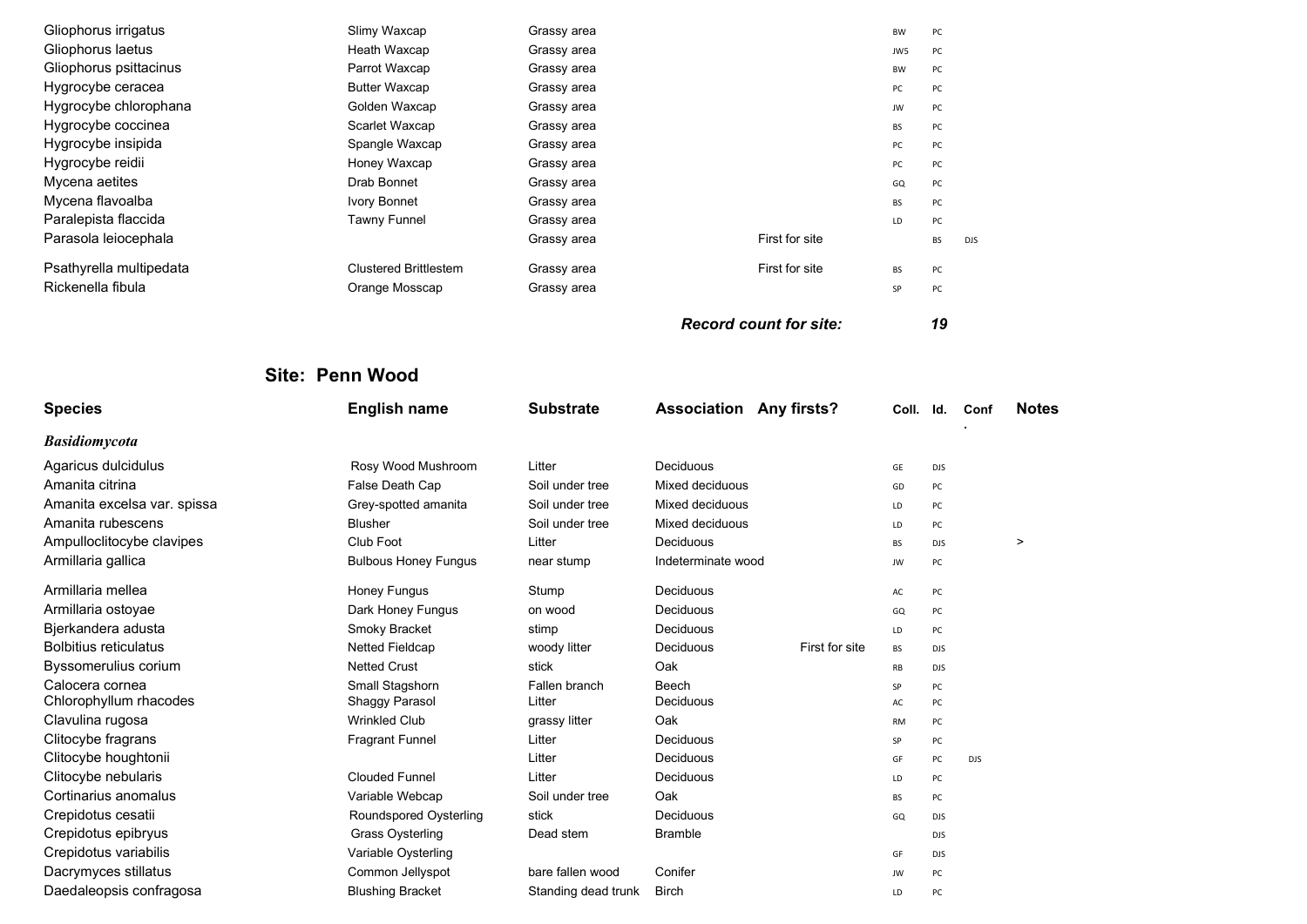| Fomitopsis betulina       | <b>Birch Polypore</b>          | Standing dead trunk | Birch              |                | <b>BS</b>  | PC         |    |  |  |
|---------------------------|--------------------------------|---------------------|--------------------|----------------|------------|------------|----|--|--|
| Ganoderma australe        | Southern Bracket               | on wood             | Indeterminate wood |                | <b>BS</b>  | <b>DJS</b> |    |  |  |
| Ganoderma resinaceum      |                                | on wood             | Indeterminate wood | First for site | RB         | <b>DJS</b> |    |  |  |
| Gloeophyllum sepiarium    | <b>Conifer Mazegill</b>        | on wood             | Conifer            |                | <b>DJS</b> | <b>DJS</b> |    |  |  |
| Gymnopilus penetrans      | Common Rustgill                | Fallen branch       | Indeterminate wood |                | GD         | <b>DJS</b> |    |  |  |
| Hygrophoropsis aurantiaca | <b>False Chanterelle</b>       | Litter              | Deciduous          |                | <b>RW</b>  | PC         |    |  |  |
| Hypholoma fasciculare     | Sulphur Tuft                   | on wood             | Deciduous          |                | GD         | PC         |    |  |  |
| Inocybe flocculosa        | <b>Fleecy Fibrecap</b>         | Soil under tree     | Mixed deciduous    |                | <b>RM</b>  | PC         |    |  |  |
| Inocybe lilacina          | Lilac Fibrecap                 | Soil under tree     | Mixed deciduous    |                | LD         | PC         |    |  |  |
| Inocybe sindonia          | Pale Fibrecap                  | Soil under tree     | Oak                |                | <b>RM</b>  | PC         |    |  |  |
| Kuehneromyces mutabilis   | <b>Sheathed Woodtuft</b>       | Fallen branch       | Indeterminate wood |                | PC         | PC         |    |  |  |
| Laccaria amethystina      | Amethyst Deceiver              | Litter              | Deciduous          |                | BW         | PC         |    |  |  |
| Laccaria laccata          | Deceiver                       | Litter              | Deciduous          |                | BW         | PC         |    |  |  |
| Lactarius blennius        | <b>Beech Milkcap</b>           | Soil under tree     | Beech              |                | BW         | PC         |    |  |  |
| Lepiota castanea          | <b>Chestnut Dapperling</b>     | Litter              | Deciduous          |                | RC         | <b>DJS</b> |    |  |  |
| Lepista nuda              | <b>Wood Blewit</b>             | Litter              | Deciduous          |                | GD         | PC         |    |  |  |
| Lycoperdon perlatum       | <b>Common Puffball</b>         | Litter              | Deciduous          |                | BS         | PC         |    |  |  |
| Lycoperdon pyriforme      | <b>Stump Puffball</b>          | on wood             | Deciduous          |                | JW         | PC         |    |  |  |
| Marasmius setosus         | Hairy Stem Parachute           | Litter              | Deciduous          |                | PC         | PC         |    |  |  |
| Melanoleuca brevipes      | <b>Stunted Cavalier</b>        | Litter              | Deciduous          |                | LD         | PC         |    |  |  |
| Mucidula mucida           | Porcelain Fungus               | Fallen branch       | Beech              |                | GF         | PC         |    |  |  |
| Mycena abramsii           |                                | Litter              | Deciduous          |                | PC         | PC         |    |  |  |
| Mycena capillaris         | <b>Beechleaf Bonnet</b>        | fallen leaves       | Beech              |                | BW         | PC         |    |  |  |
| Mycena galericulata       | <b>Common Bonnet</b>           | Fallen branch       | Indeterminate wood |                | BS         | PC         |    |  |  |
| Mycena galopus            | Milking Bonnet                 | Litter              | Deciduous          |                | RC         | PC         |    |  |  |
| Mycena polygramma         | Grooved Bonnet                 | Fallen branch       | Indeterminate wood |                | GE         | <b>DJS</b> |    |  |  |
| Mycena rosea              | Rosy Bonnet                    | Litter              | Deciduous          |                | GE         | PC         |    |  |  |
| Mycena tenerrima          | <b>Frosty Bonnet</b>           | fallen wood         | Indeterminate wood |                | SJE        | <b>DJS</b> |    |  |  |
| Mycena vitilis            | <b>Snapping Bonnet</b>         | Litter              | Deciduous          |                | BS         | PC         |    |  |  |
| Panellus stipticus        | <b>Bitter Oysterling</b>       | fallen wood         | Indeterminate wood |                | BS         | PC         |    |  |  |
| Paxillus involutus        | <b>Brown Rollrim</b>           | Soil under tree     | Mixed deciduous    |                | GE         | PC         |    |  |  |
| Phlebia tremellosa        | Jelly Rot                      | Fallen branch       | Beech              |                | SP         | PC         |    |  |  |
| Phleogena faginea         | Fenugreek Stalkball            | on wood             | Deciduous          | First for site | SP         | BW         | PC |  |  |
| Pleurotus dryinus         | Veiled Oyster                  | felled wood pile    | Indeterminate wood |                | <b>BS</b>  | DJS        | BS |  |  |
| Plicaturopsis crispa      | Crimped Gill                   | stick               | <b>Birch</b>       |                | RB         | PC         |    |  |  |
| Pluteus pouzarianus       | Conifer Shield                 | woody debris        | Conifer            |                | GF         | <b>DJS</b> |    |  |  |
| Postia caesia             | <b>Conifer Blueing Bracket</b> | on fallen wood      | Conifer            |                | JW         | PC         |    |  |  |
| Psathyrella bipellis      |                                | fallen wood         | Indeterminate wood | First for site | PC         | DJS        |    |  |  |
| Psathyrella piluliformis  | Common Stump Brittlestem       | Fallen branch       | Indeterminate wood |                | LD         | PC         |    |  |  |
| Psilocybe cyanescens      | <b>Blueleg Brownie</b>         | Litter              | Deciduous          | First for site | JW         | PC         |    |  |  |
| Rhodocollybia butyracea   | <b>Butter Cap</b>              | Litter              | Deciduous          |                | LD         | PC         |    |  |  |
|                           |                                |                     |                    |                |            |            |    |  |  |